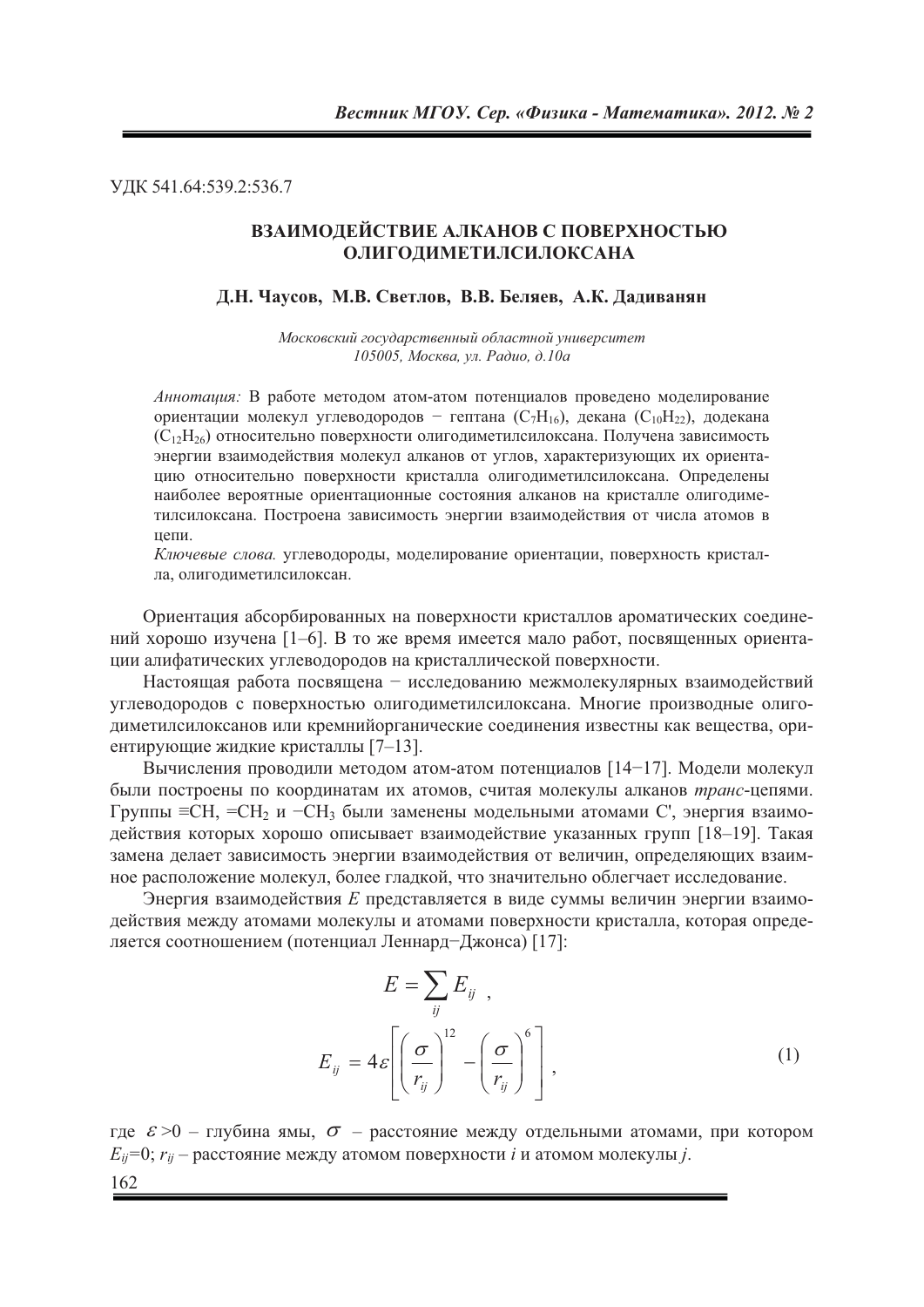В структуре олиголиметилсилоксана атомы кремния и кислорода образуют зигзагообразную цепь. Расстояние между атомами Si-O в цепи равно 1.63Å, расстояние Si-C  $-1.88$ Å. Величина валентного угла Si-O-Si составляет 168, угла O-Si-O – 109.5 рис.1.



Рис.1. Структура пространственных молекул:  $\bigcup$  – (Si) кремний,  $\circ$  – (O) кислород,  $\bullet$  - (C) углерод (а); 3D модель поверхности олигодиметилсилоксана (б)

Энергия взаимодействия определяется соотношением (1), где значения параметров взаимодействия для групп C'...C', Si...Si, O...O были взяты из работ [24-26]. Потенциалы взаимодействия, C'...O, и C'...Si рассчитывались нами из хорошо зарекомендовавшего себя принципа аддитивности ван-дер-ваальсовых радиусов и правило среднего геометрического и приведены на рис. 2.



Рис.2. Энергия взаимодействия между атомами: кривая 1 - С'...О, кривая 2 - С'...Si

Из рисунка 2 видно, что для групп С'... О  $\varepsilon$  =0.76 кДж/моль,  $\sigma$  =3.15 А, а для группы С'...Si  $\mathcal{E} = 0.385 \text{ kJm/mol}$ ,  $\sigma = 3.89 \text{ A}$ .

Можно отметить, что с этими значениями атом-атом потенциалов были получены значения ориентации молекул жидкокристаллического октилцианбифенила на поверхности кристаллов графита и полиэтилена [20-21] которые имеют хорошее согласие с экспериментальными данными [22-23].

Ориентация молекулы относительно поверхности кристалла определяется углами  $\theta$ , ф,  $\psi$  (рис. 3), которые изменялись от 0° до 180° с шагом 10°. Здесь X,Y,Z - система координат, связанная с поверхностью кристалла;  $1,2,3$  – система координат, связанная с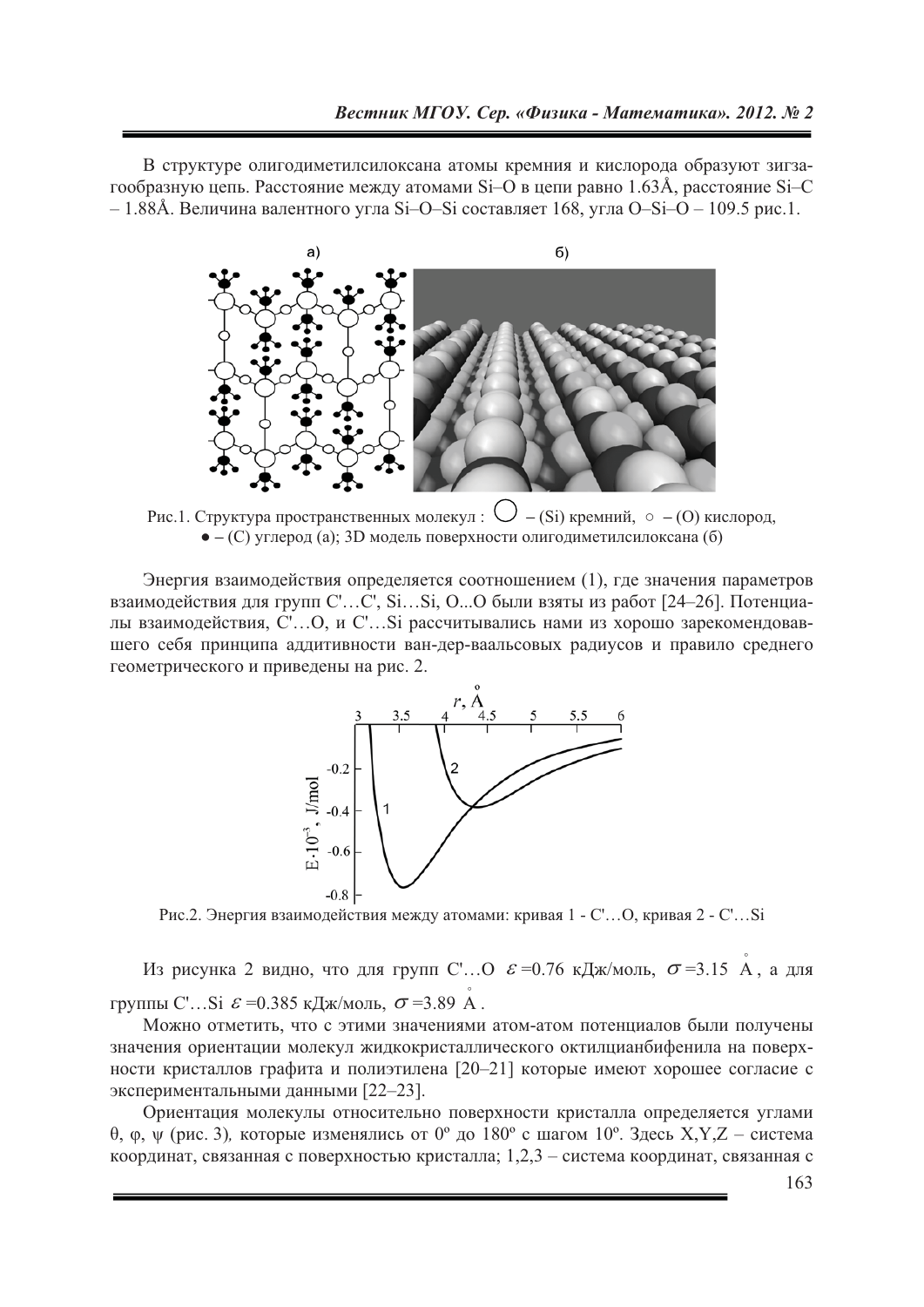макромолекулой;  $\theta$  – полярный угол оси 1 в неподвижной системе координат;  $\varphi$  – азимут оси 1 (угол между плоскостями XZ и 1Z);  $\psi$  - азимут подвижной системы (угол между плоскостями 1Z и 12).

Начальное значение расстояния а от центра инерции молекулы до плоскости, проходящей через центры инерции атомов олигодиметилсилоксана, составляющих поверхность, брали равным 3 Å и проводили минимизацию энергии по высоте а.



Рис.3. Взаимное расположение систем координат. связанных с молекулой (1, 2, 3) и поверхностью (х, у, z).  $\theta$  – полярный угол оси 1 в системе x, y, z, ф - азимут оси 1 (угол между плоскостями хz и 1z)

В результате нами были получены зависимости энергии взаимодействия кристалла олигодиметилсилоксана с молекулами алканов – гептана ( $C_7H_{16}$ ), декана ( $C_{10}H_{22}$ ), додекана ( $C_{12}H_{26}$ ), от углов ориентации  $\theta$ ,  $\varphi$ ,  $\psi$ .



Рис.4. Зависимость энергии взаимодействия системы олигодиметилсилоксан – гептан ( $C_7H_{16}$ ) от углов ориентации  $\theta$ ,  $\varphi$ , при  $\psi=0^\circ$  (a) и от углов ориентации  $\theta$ ,  $\psi$ , при  $\varphi = 0^{\circ}$  (б)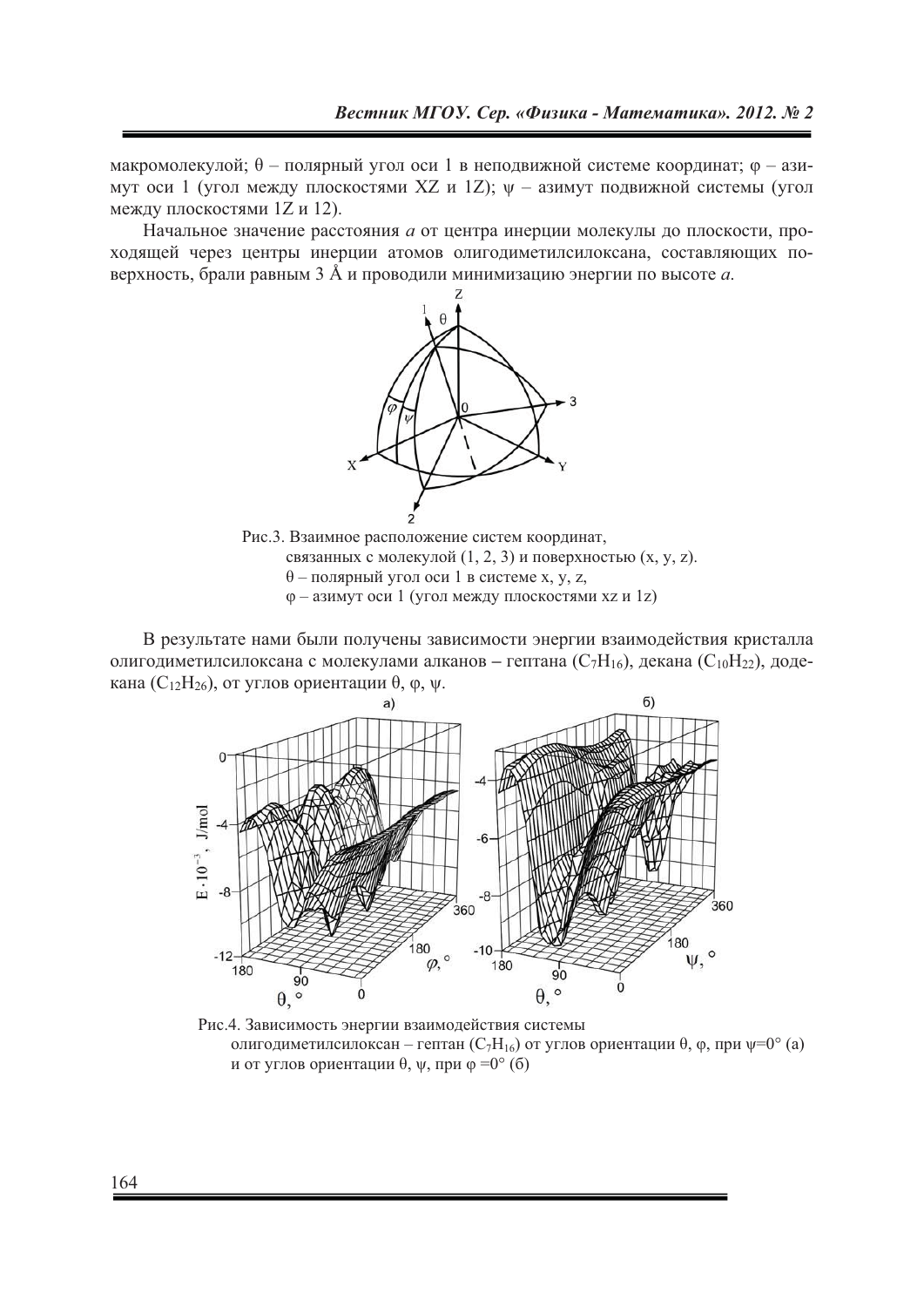

Рис. 5. Зависимость энергии взаимодействия системы олигодиметилсилоксан – декан ( $C_{10}H_{22}$ ) от углов ориентации  $\theta$ ,  $\varphi$ , при  $\psi = 30^{\circ}$  (a) и от углов ориентации  $\theta$ ,  $\psi$ , при  $\varphi = 30^{\circ}$  (б)



Рис.6. Зависимость энергии взаимодействия системы олигодиметилсилоксан - додекана  $(C_{12}H_{26})$  от углов ориентации  $\theta$ ,  $\varphi$ , при  $\psi$ =50° (а) и от углов ориентации  $\theta$ ,  $\psi$ , при  $\varphi$ =50° (б)

Из рисунков 4 – 6 видно, что энергия межмолекулярного взаимодействия алканов на поверхности кристалла олигодиметилсилоксана существенно зависит от трех углов ориентации  $\theta$ ,  $\varphi$ ,  $\psi$ , при этом отметим, что с увеличением числа атомов углерода в молекулярной цепи энергия взаимодействия увеличивается по абсолютной величине.

Зависимость минимума энергии взаимодействия между молекулами алканов и поверхностью олигодиметилсилоксана от длины цепи представлена на рисунке 7.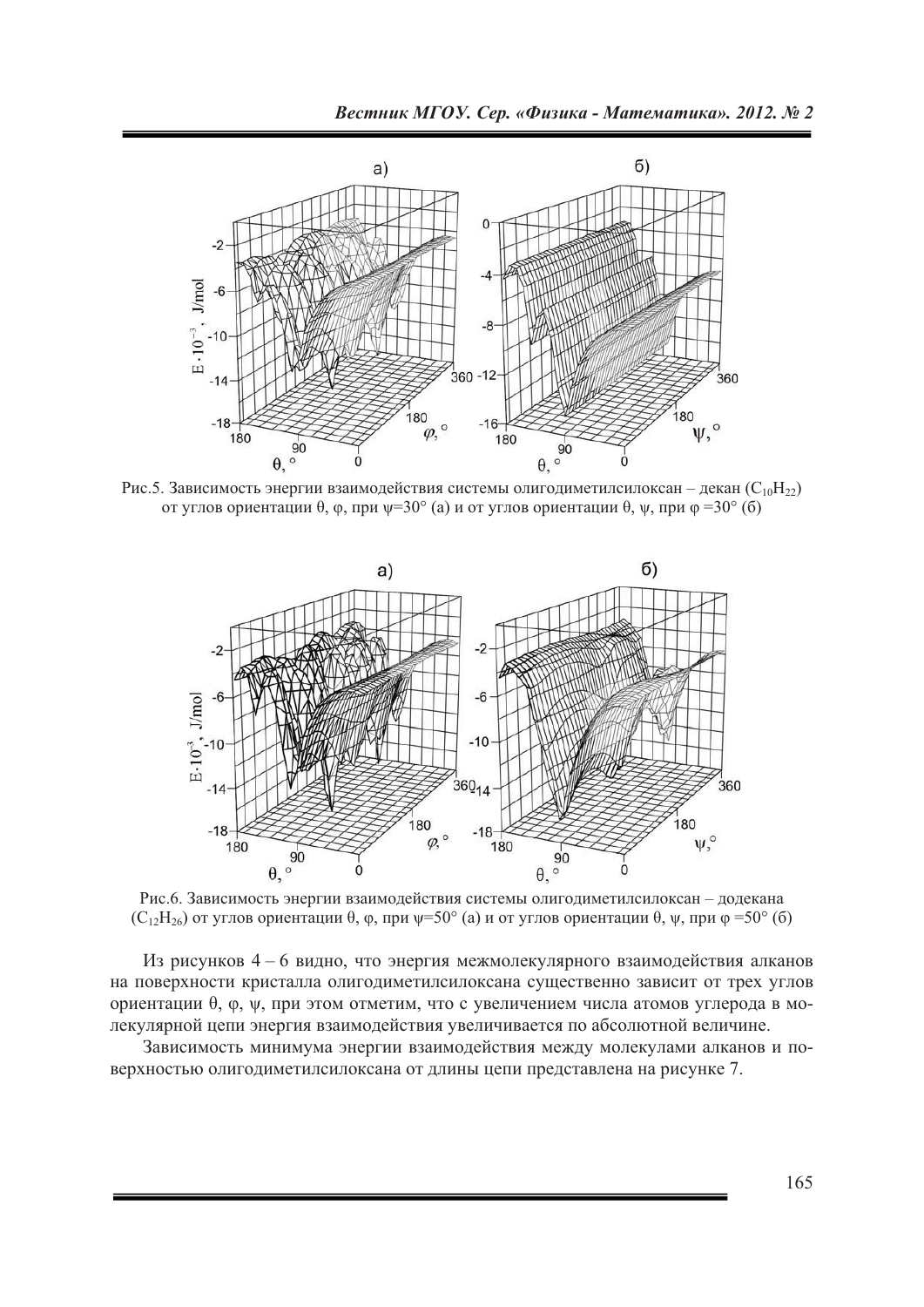

Рис. 7. Зависимость минимума энергии взаимодействия между молекулами алканов и поверхностью олигодиметилсилоксана от длины цепи (N - число модельных атомов углерода С' в молекуле)

Пользуясь функцией распределения Больцмана, и зная величину энергии взаимодействия Е, были определены вероятности ориентаций при различных значениях углов  $\theta$ ,  $\varphi$ ,  $\psi$ .

$$
W_{nm} = \frac{\sum_{l} e^{-\frac{E_{nml}}{kT}} \cdot \sin \theta_n \cdot \Delta \theta_n \cdot \Delta \varphi_m \cdot \Delta \psi_l}{\sum_{n,m,l} e^{-\frac{E_{nml}}{kT}} \cdot \sin \theta_n \cdot \Delta \theta_n \cdot \Delta \varphi_m \cdot \Delta \psi_l},
$$
(2)

где  $k = 1.38 \cdot 10^{-23}$  Дж / К – постоянная Больцмана.

На рис.8 - 10 приведены зависимости вероятности ориентации гептан ( $C_7H_{16}$ ), декан (C<sub>10</sub>H<sub>22</sub>), додекан (C<sub>12</sub>H<sub>26</sub>) на поверхности кристалла олигодиметилсилоксана от углов  $\theta$ ,  $\varphi$ ,  $\psi$  при Т=293 К



Рис.8. Вероятность ориентации молекулы гептан на поверхности олигодиметилсилоксана (а) зависимость от  $\theta$ ,  $\varphi$ , при  $\psi = 0^{\circ}$  (б) зависимость от  $\theta$ ,  $\psi$ , при  $\varphi = 0^{\circ}$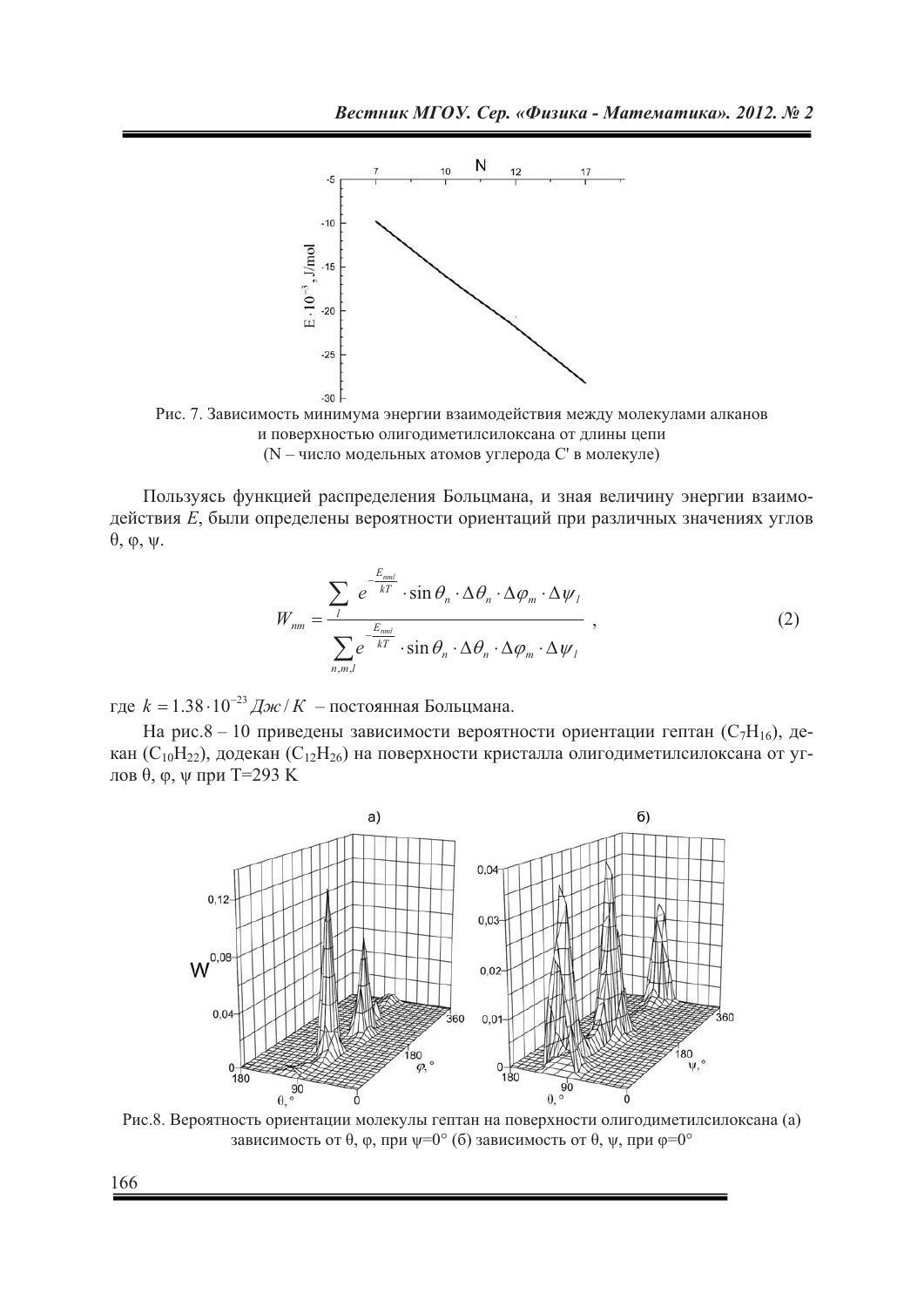



Рис.10. Вероятность ориентации молекулы додекана на поверхности олигодиметилсилоксана (а), зависимость от  $\theta$ ,  $\varphi$ , при  $\psi = 30^{\circ}$  (б), зависимость от  $\theta$ ,  $\psi$ , при  $\phi = 30^{\circ}$ 

167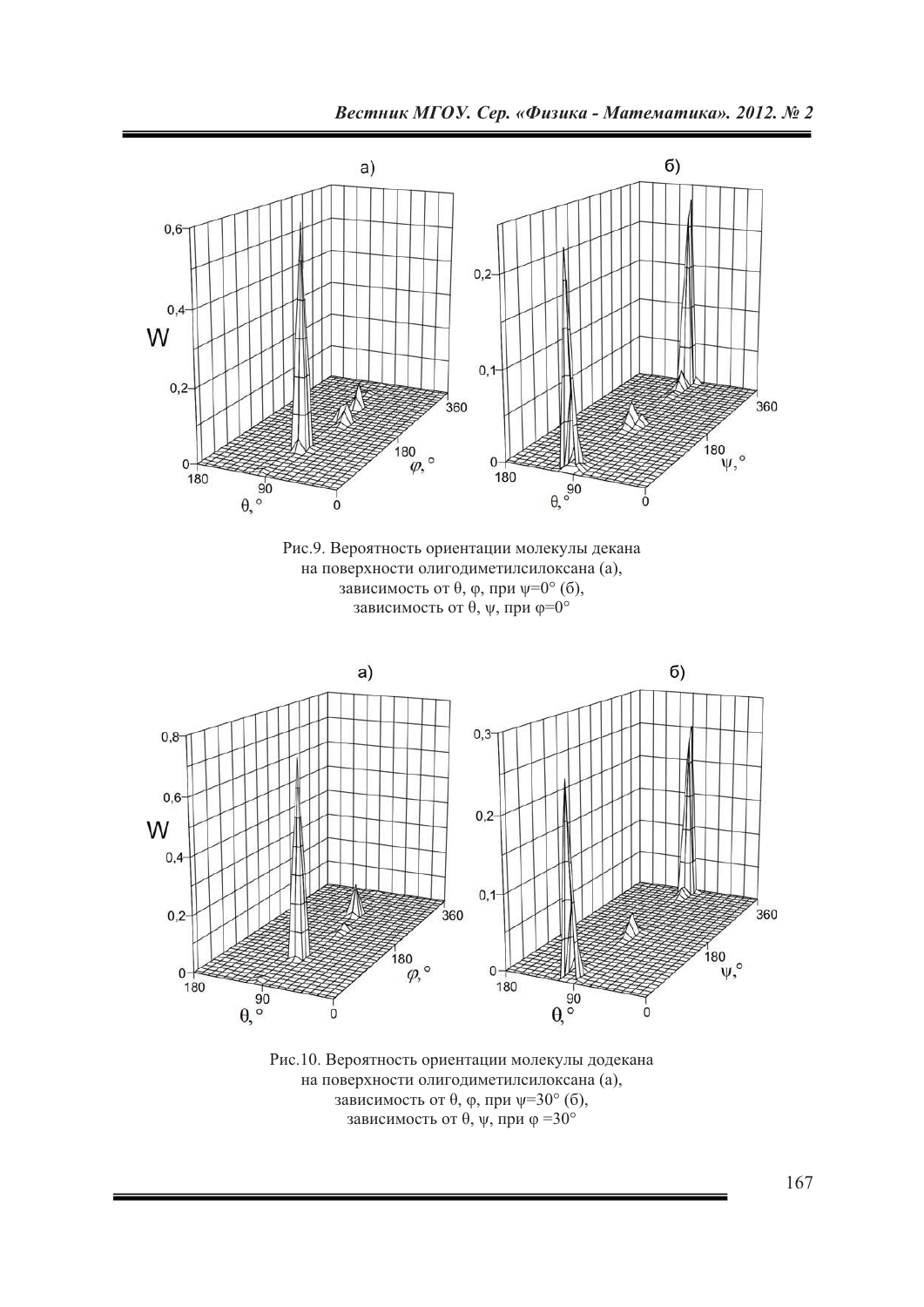Как видно из рисунков  $8-10$ , величина вероятности *W* реализации ~5% ориентационных состояний молекул алканов относительно поверхности олигодиметилсилоксана, на порядок больше вероятности реализации остальных состояний.

Получены зависимости энергии взаимодействия молекул углеводородов с поверхностью олигодиметилсилоксана от углов, характеризующих их ориентацию. Найдены вероятности ориентационных состояний. Получена зависимость энергии взаимодействия углеводородов с поверхностью олигодиметилсилоксана от числа атомов в молекуле.

Работа выполнена по грантам РФФИ №10-07-00385-а, 12-07-90007-Бел\_а и грантам Президента Российской Федерации НШ-1495.2012.8 и МК-1969.2012.9.

# ЛИТЕРАТУРА

- 1. *Hentschke, R., Schurmann, B.L*. // Surf. Sci. 1992. V.262. P.180.
- 2. *Israelachvili, J.N*.// Intermolecular and Surface Forces (Academic, London, 1992).
- 3. *Foster, J.S., Frommer, J.E*.// Nature (London), 1988. V.333. P.542.
- 4. *Hara, M. et al*. // Nature (London), 1990. V.344, P.228.
- 5. *Poulin, J.-C., Kagan, H.B.* // Acad. Sci., Ser.II: Mec., Phys., Chim., Sci. Terre Univers, 1991. V.313. P.1533.
- 6. *Дадиванян, А.К., Киракосян, Л.Х., Игнатов, Ю.А. //* Вестник МГОУ, 2005. №1. С.59.
- 7. *Cognard, J*. Alignment of Nematic *Liquid Crystals* and Their Mixtures, *Molecular Crystals and Liquid Crystals*, Suppl. *1* (Gordon and Breach, London, 1982).
- 8. *Negoro, M., Kawata, K*.: "Process for vertical alignment of rod-like liquid crystal molecules", US Patent 6,726,966, Publication Date: April 27, 2004.
- 9. *Беляев, В.В., Мазаева, В.Г., Минько, А.А., Тимофеев, С.Н.// Вестник МГОУ, 2010.* No<sub>1</sub>. C.52
- 10. *Sobolevsky, M.V., Mazaeva, V.G., Kovalenko, V.I., Belyaev, V.V., Kalashnikov,A.Y*. // Mol. Cryst. & Liq. Cryst., 1999. V.329. P.293.
- 11. *Mazaeva, V.G., Belyaev, V.V., Sobolevsky, M.V*. // J. SID. 2005. V.13. P.373
- 12. *Muravsky A.A., Murausky A.A., Mazaeva V.G., Belyaev V.V*. // J. SID, 2005. V.13. P.349.
- 13. Стороженко, П.А., Мазаева, В.Г., Лотарев, М.Б., Назарова, Д.В., Поливанов, А.Н., *Беляев, В.В. // Патент РФ№2283338. Бюлл. изобретений РФ №25, 10.09.2006, приор.* 07.07.2005
- 14. Пашинина, Ю.М., Чаусов, Д.Н., Дадиванян, А.К. // Вестник МГОУ, Физика, 2010.  $N<sup>o</sup>$  3. C.48.
- 15. Дадиванян, А.К., Ноа, О.В., Чаусов, Д.Н. // Вестник МГОУ, 2007. №1, С.96.
- 16. Дадиванян, А.К., Чаусов, Д.Н. // Вестник МГОУ, Физика, 2007. №2, С.47.
- 17. *Jones, J. E. // Proc. R. Soc. Lond.* 1924. V. 106. P.463; Lennard-Jones, J. // Physica IY. 1937. No<sub>10. P.941</sub>
- 18. Глушко, Н.К., Губина, Л.Н., Дубровицкий, В.И., Смехов, Ф.М., Кабанов, Н.М., Дадиванян, А.К.// Высокомолек. соед. А, 1989. Т. 31, С.2224.